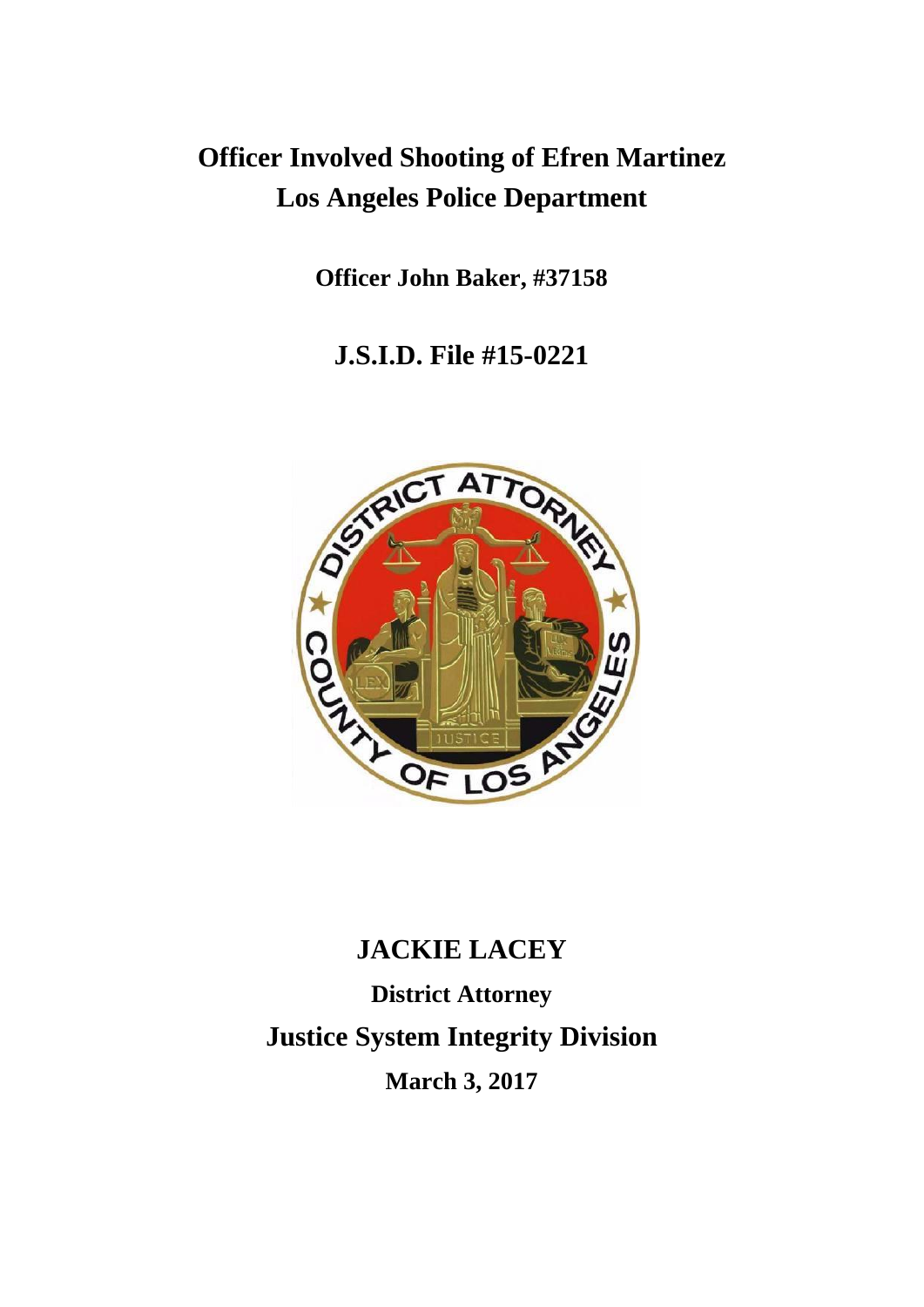#### **MEMORANDUM**

| TO:             | <b>COMMANDER ROBERT A. LOPEZ</b><br>Los Angeles Police Department<br>Force Investigation Division<br>100 W. First Street, Suite 431<br>Los Angeles, California 90012 |
|-----------------|----------------------------------------------------------------------------------------------------------------------------------------------------------------------|
| FROM:           | <b>JUSTICE SYSTEM INTEGRITY DIVISION</b><br>Los Angeles County District Attorney's Office                                                                            |
| <b>SUBJECT:</b> | <b>Officer Involved Shooting of Efren Martinez</b><br>J.S.I.D. File #15-0221<br>L.A.P.D. File #F037-15                                                               |
| DATE:           | March 3, 2017                                                                                                                                                        |

The Justice System Integrity Division (JSID) of the Los Angeles County District Attorney's Office has completed its review of the May 5, 2015, non-fatal shooting of Efren Martinez by Los Angeles Police Department (LAPD) Officer John Baker. We have determined Officer Baker acted in lawful self-defense.

The following analysis is based upon a series of reports, photographs, recordings and transcribed interviews prepared by LAPD Force Investigation Division (FID). JSID was notified of this shooting at 1:56 a.m. on May 6, 2015. The District Attorney Response Team responded to the location of the shooting where they received a briefing and "walk-through" of the scene. The compelled statement of Officer Baker was considered for purpose of this analysis.

#### **FACTUAL ANALYSIS**

At approximately 11:45 p.m., on May 5, 2015 LAPD Officers John Baker and Gabriel Medina were traveling southbound on South Broadway south of Slauson Avenue. Medina was driving and Baker was riding in the front passenger's seat of the police vehicle.<sup>1</sup>



LAPD police vehicle driven by Officer Medina

<sup>&</sup>lt;sup>1</sup> The vehicle was a black Ford Crown Victoria. It was not painted black and white, nor did it have an LAPD insignia on its exterior. Both officers were dressed in full police uniform.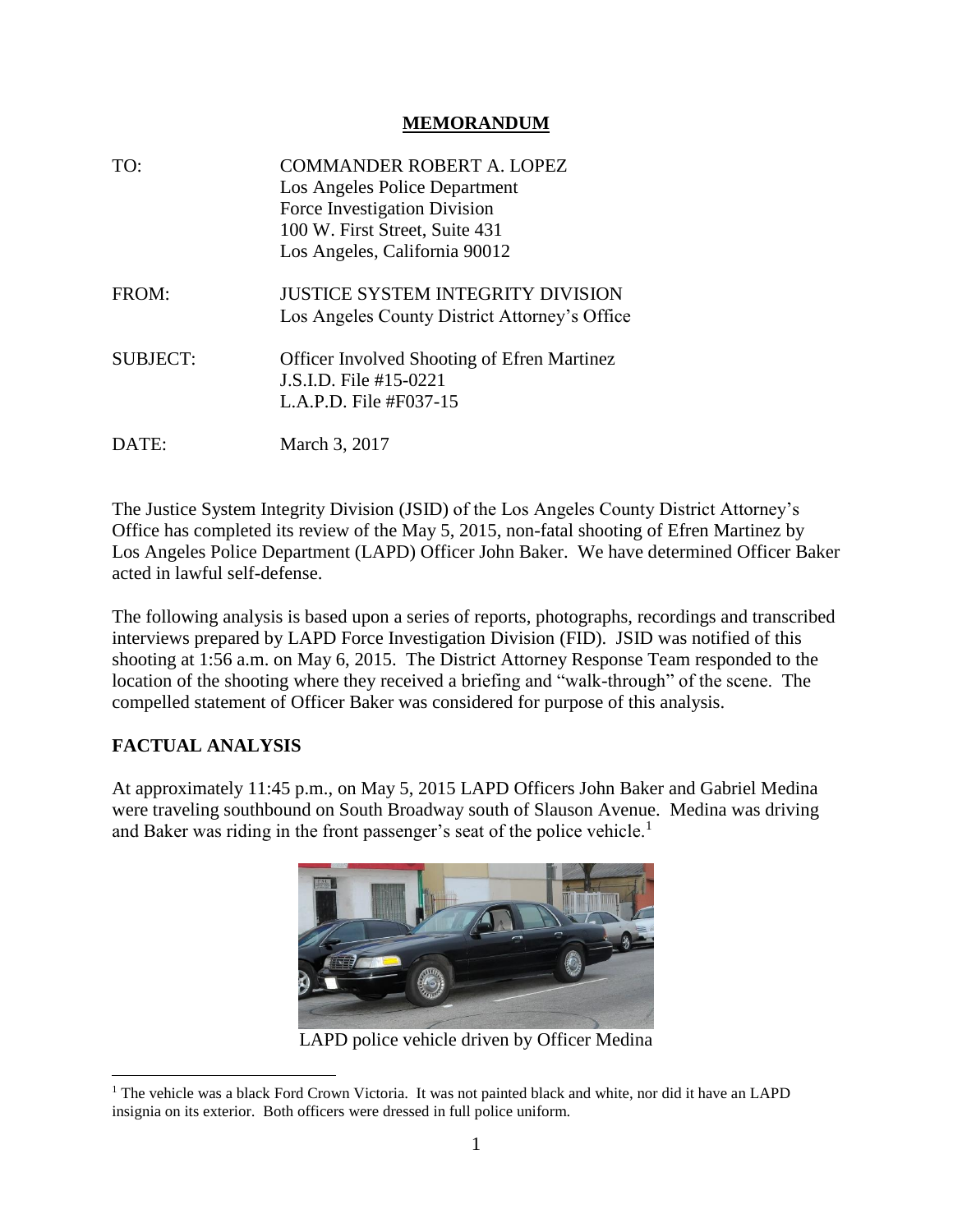This area of South Broadway consists primarily of apartment buildings and commercial structures. An alley runs parallel to South Broadway behind the structures that line the west side of the street.



West side of South Broadway south of Slauson Avenue



Ariel view of South Broadway and alley to the west

Both officers saw Efren Martinez walking north on the west sidewalk of South Broadway Street. Martinez appeared to notice the police vehicle and abruptly turned away from the officers holding his hand near his waistband. Martinez moved quickly toward a locked gate, appeared to try to open it and then climbed over the gate and ran west, away from Baker and Medina toward the alley.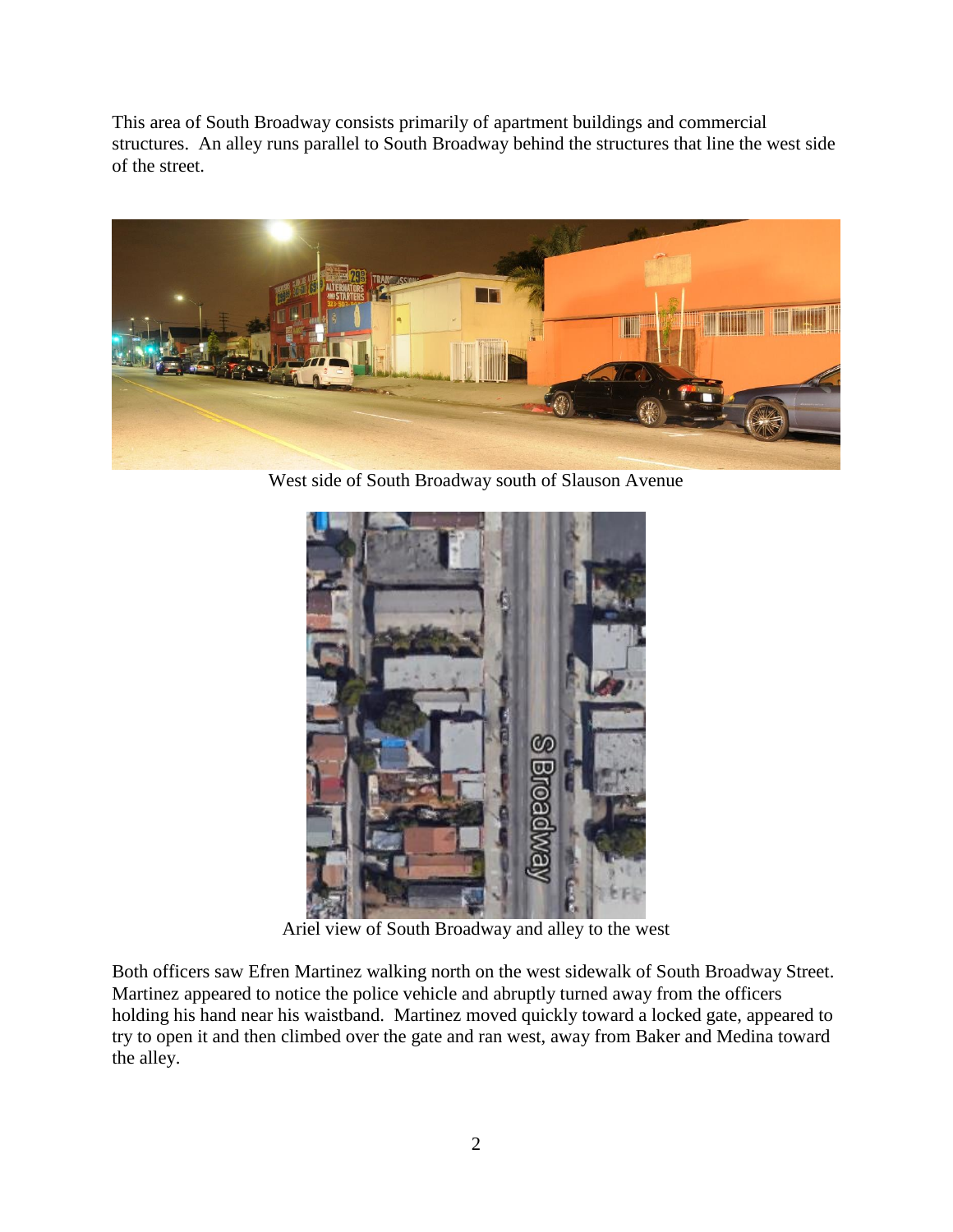Baker exited the police car and pursued Martinez over the gate. As he followed Martinez, Baker was verbally communicating to Medina Martinez's direction of travel. Medina radioed for backup and updated dispatch regarding the foot pursuit. Medina drove south on South Broadway attempting to locate Martinez. As he looked down a walkway between two structures located on the west side of South Broadway, he saw the silhouette of a figure that he believed was Martinez, jumping south over a wall.

Medina stopped the police vehicle near a walkway leading from the west sidewalk to a parking area behind the businesses fronting South Broadway. He exited the police car and saw Baker standing on some type of raised platform at the back of the property. Medina heard three gunshots, but was not certain who fired.

After additional police officers arrived and set up a perimeter, Medina jumped over the gate and walked to where Baker was standing on a dumpster. He spoke with Baker who confirmed that he had fired his weapon and was uninjured.

After additional officers arrived, a perimeter was established around the location where Martinez had last been observed and a search commenced. During the search, a handgun was discovered along Martinez's path of flight.<sup>2</sup>



Chevrolet Suburban (north side)

<sup>&</sup>lt;sup>2</sup> The handgun was discovered behind (to the west of) 5869  $\frac{1}{2}$  South Broadway. The handgun was discovered south of a red Chevrolet Suburban parked behind 5869 ½ South Broadway. Because at the time the handgun was discovered Martinez was still outstanding, LAPD made a determination to collect the handgun before it could be photographed. A card was placed at the approximate location that the handgun was discovered. The handgun was identified as a Spreewerk Model P38, 9mm Lugar. It was loaded with eight live cartridges and subsequent testing determined that it was functional.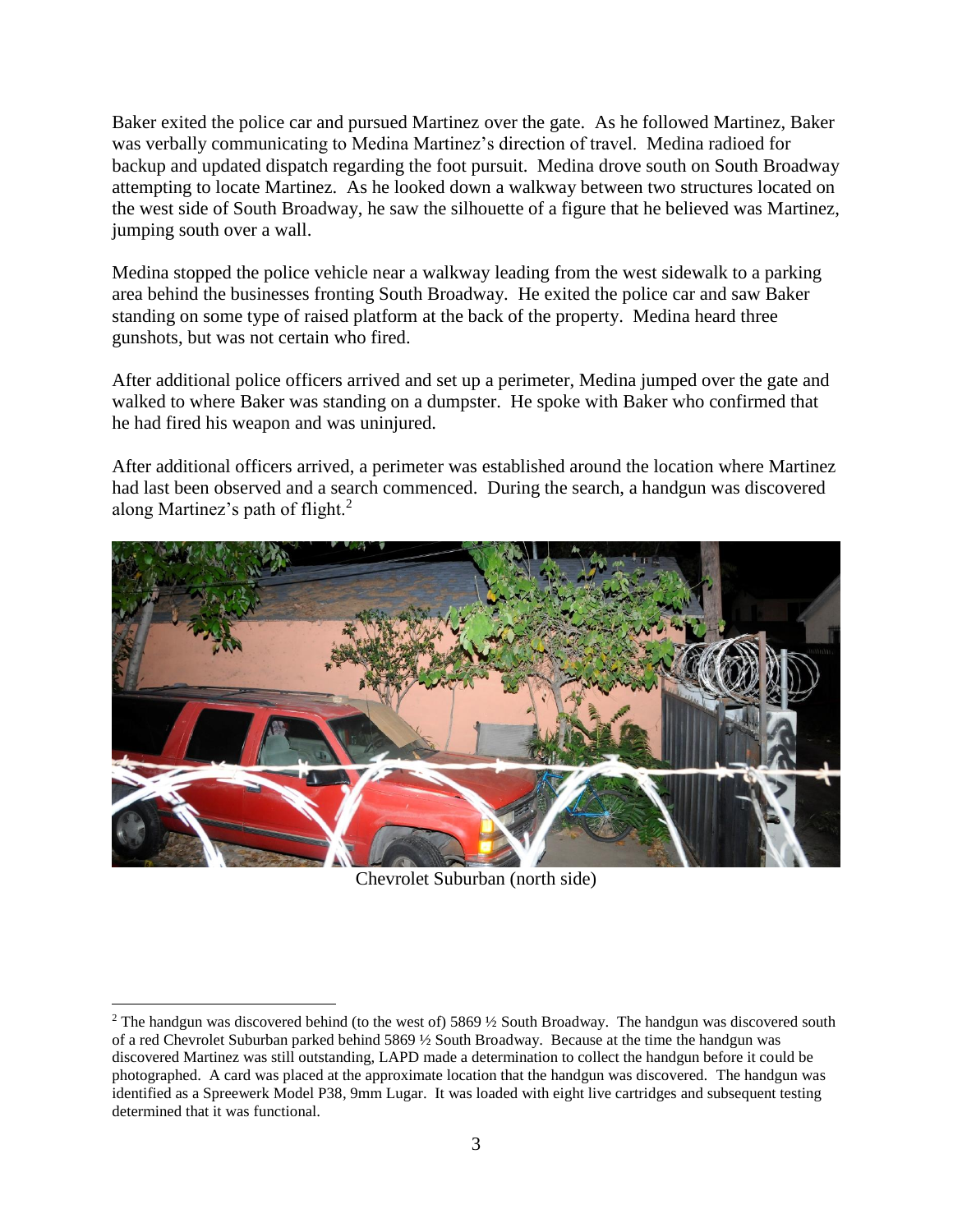

Approximate location of firearm

During the search of the yard behind 5877 South Broadway, an LAPD airship, using an infrared sensor, located a heat signature under a woodpile. This yard was extremely overgrown and filled with debris.



Yard behind 5877 South Broadway

An LAPD K9 entered the yard at which time Martinez stood up and surrendered. Martinez was ordered to walk out of the yard toward South Broadway where he was taken into custody.

Martinez was transported by ambulance to California Hospital Medical Center where he was treated for two gunshots wounds to his back, a gunshot wound to his left arm and a sprained ankle. He survived his injuries.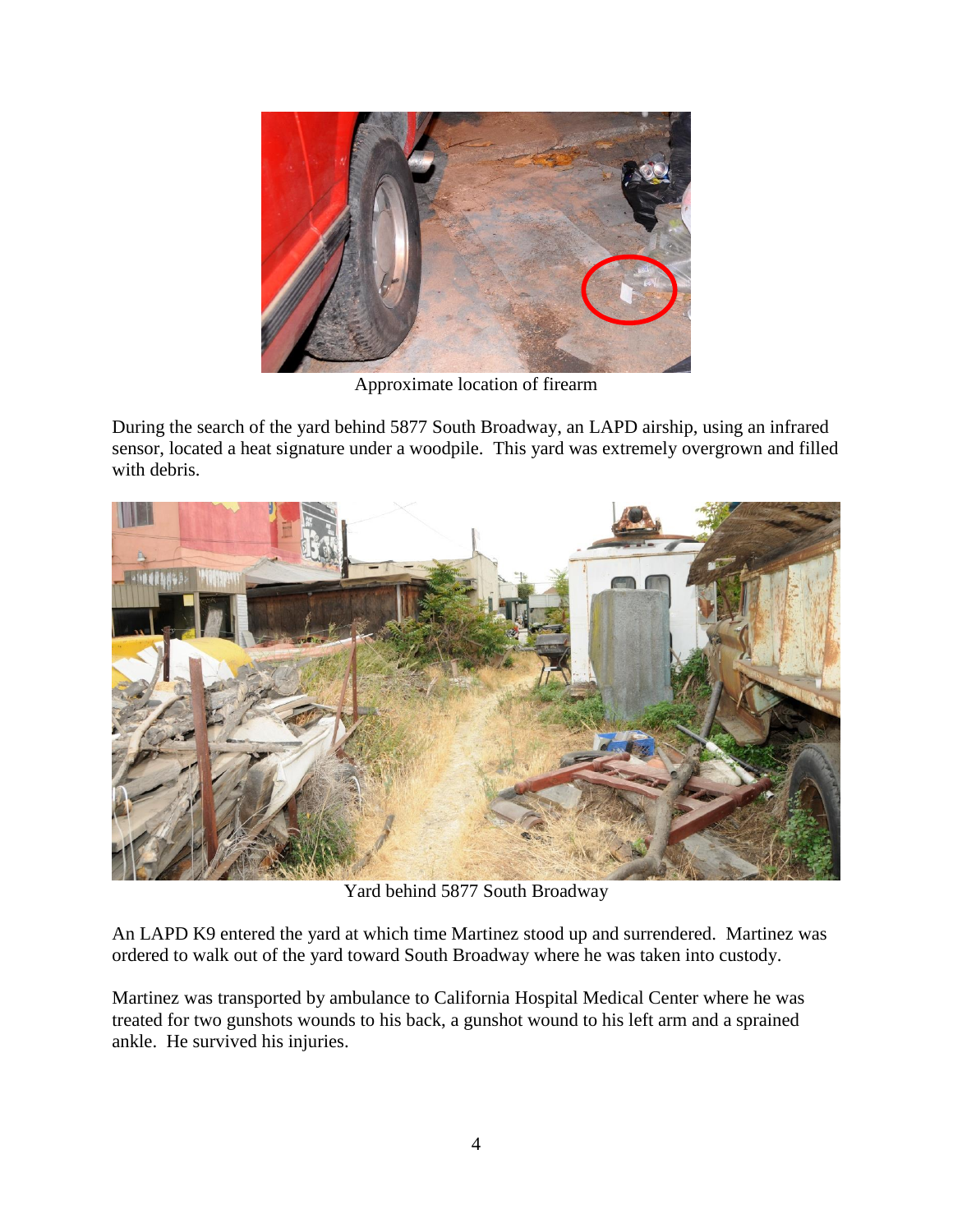Martinez was subsequently charged in case number BA436342 with assault with a firearm on a police officer. He plead guilty to that count on May 19, 2016, and was sentenced to 10 years in state prison.

#### **Compelled Statements of Officer John Baker:**

Unlike private citizens, public sector employees can be forced to submit to questioning regarding the performance of their official duties and, so long as they are not required to waive their privilege against self-incrimination, their refusal to submit to such questioning can result in administrative discipline including termination from public service. *Gardner v. Broderick* (1968) 392 U.S. 273, 278; *Uniformed Sanitation v. City of New York* (1968) 392 U.S. 280, 284- 285. Officer Baker was interviewed four times regarding his actions during this officer involved shooting by detectives from FID. These interviews occurred on May 6, 2015; November 30, 2015; December 23, 2015 and January 14, 2016. The LAPD orders officers who are involved in an officer involved shooting incident to submit to questioning concerning the performance of their official duties, and ordered Baker to do so in the present case.

Baker, like any individual, possesses a right under the Fifth Amendment of the United States Constitution to be free from being compelled to give testimony against himself. *Uniformed Sanitation v. City of New York, supra, at 284-285.* Because the LAPD ordered him to answer questions which might expose him to criminal liability, the LAPD compelled Baker to participate in the four interviews. The effect of this legal compulsion is that Baker's statements cannot be used against him in a criminal proceeding, nor can any material derived from the compelled interviews be used against him. *Garrity v. New Jersey* (1967) 385 U.S. 493, 496-497; *Spielbauer v. County of Santa Clara* (2009) 45 Cal. 4<sup>th</sup> 704, 715. Further, because these compelled statements are part of the Baker's police personnel file, the statements are confidential and may not be disclosed absent an evidentiary showing and court order. Penal Code section 832.7.



### **May 6, 2015 interview:**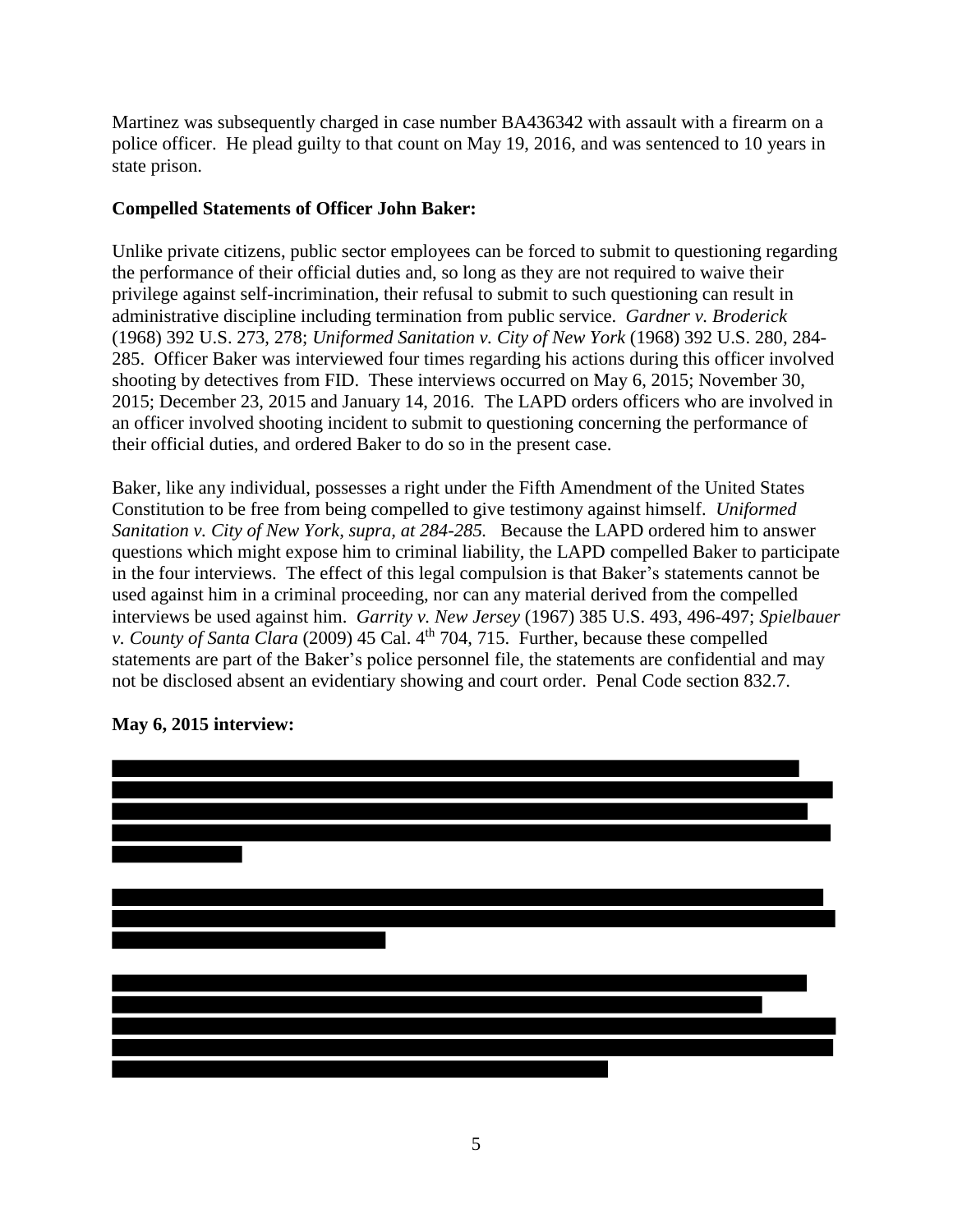

Wall topped with razor wire and dumpster

 $\overline{\phantom{a}}$ 

**November 30, 2015 interview:**

**December 23, 2015 interview:**

**January 14, 2016 interview:**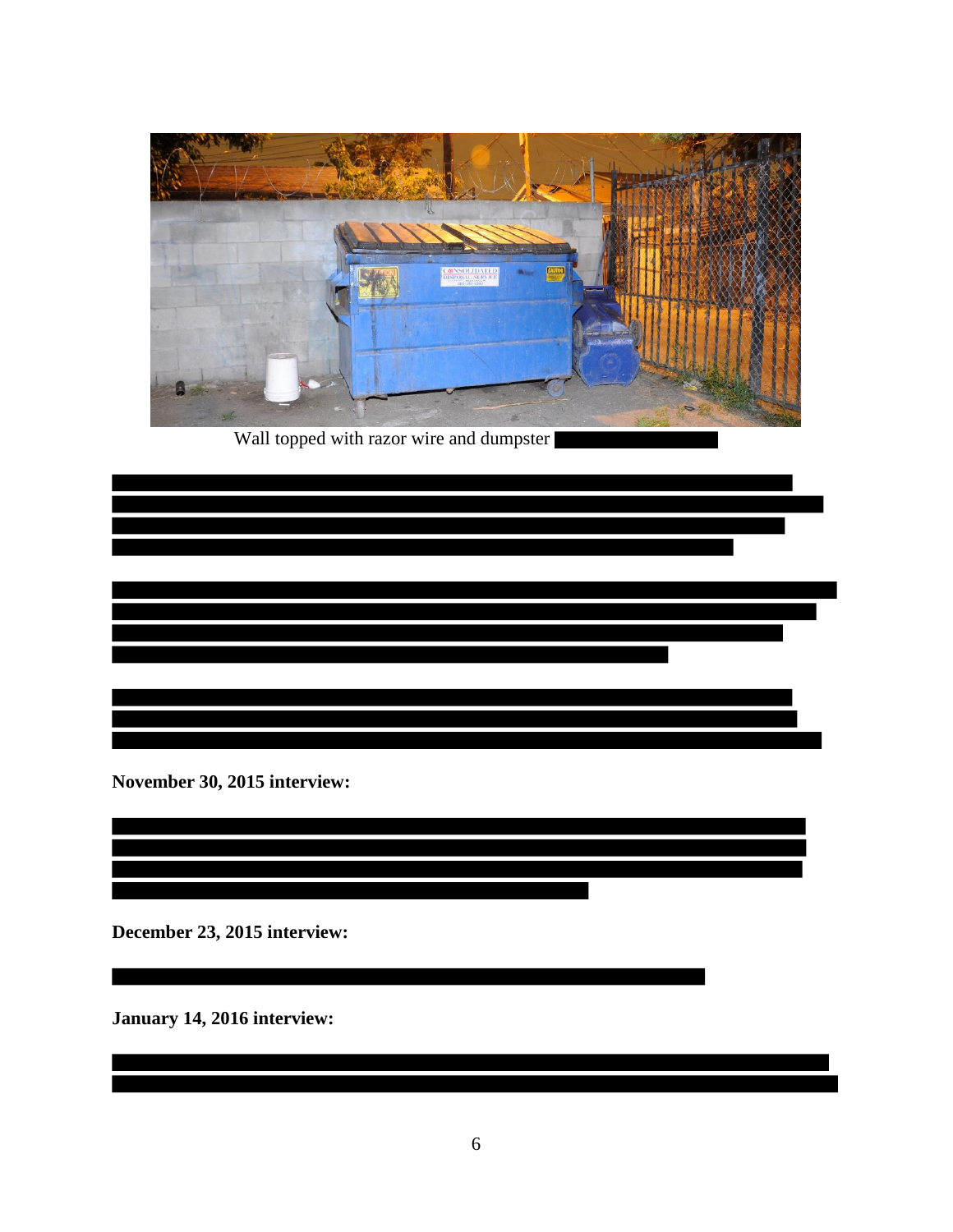

#### **LEGAL ANALYSIS**

California law permits the use of deadly force in self-defense or in the defense of another if it reasonably appears that the person claiming the right of self-defense actually and reasonably believed that he was in imminent danger of great bodily injury or death. *People v. Randle* (2005) 35 Cal.4th 987, 994; *People v. Mercer* (1962) 210 Cal.App.2d 153, 161.

In protecting himself or another, a person may use that amount of force which he believes reasonably necessary and which would appear to a reasonable person, in the same or similar circumstances, to be necessary to prevent imminent injury. CALCRIM No. 3470.

In California, the evaluation of the reasonableness of a police officer's use of deadly force employs a reasonable person acting as a police officer standard. *[People v. Mehserle](https://advance.lexis.com/api/document/collection/cases/id/55V4-VH01-F04B-N0PT-00000-00?context=1000516)*, (2012) 206 [Cal. App. 4th 1125,](https://advance.lexis.com/api/document/collection/cases/id/55V4-VH01-F04B-N0PT-00000-00?context=1000516) 1146 (holding that California law "follows the objective 'reasonable person' standard—the trier of fact is required to evaluate the conduct of a reasonable person in the defendant's position [citations omitted] . . . the jury should consider all relevant circumstances surrounding the defendant's conduct. This enables the jury to evaluate the conduct of a reasonable person functioning as a police officer in a stressful situation—but this is not the same as following a special 'reasonable police officer' standard.")

"The 'reasonableness' of a particular use of force must be judged from the perspective of a reasonable officer on the scene, rather than the 20/20 vision of hindsight…The calculus of reasonableness must embody allowance for the fact that police officers are often forced to make split-second judgments—in circumstances that are tense, uncertain, and rapidly evolving—about the amount of force that is necessary in a particular situation." *Graham v. Connor* (1989) 490 U.S. 386, 396-397.

Where the peril is swift and imminent and the necessity for action immediate, the law does not weigh in too nice scales the conduct of the assailed and say he shall not be justified in killing because he might have resorted to other means to secure his safety. *People v. Collins* (1961) 189 Cal.App.2d 575.